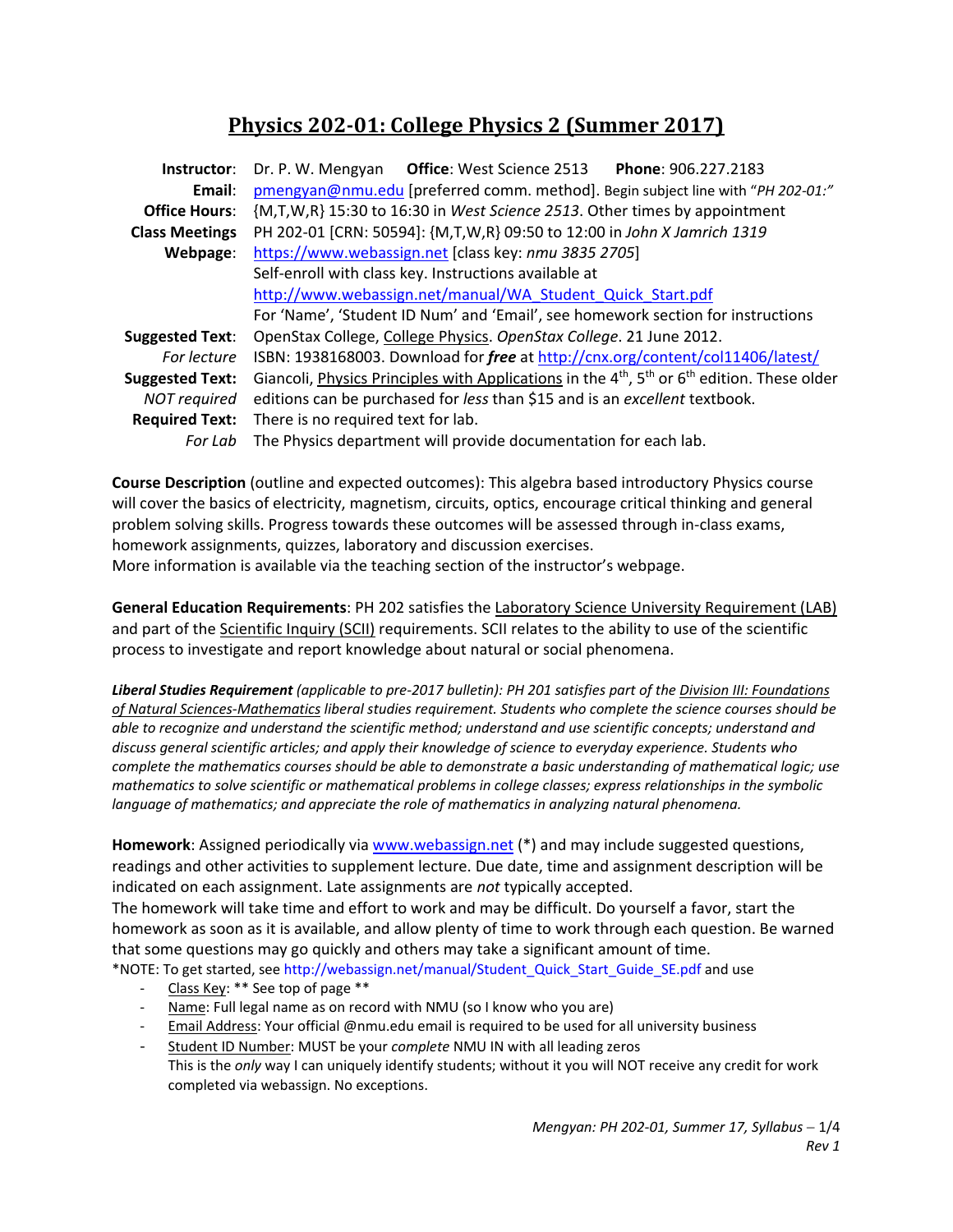**Quizzes**: Will be administered during the regularly scheduled class time and may include content from lecture, homework, exams, labs or any other relevant course related information. Please note that quizzes may or may not be announced during lecture and will *never* be announced via email. **Make up quizzes will** *not* **be administered**. These will be designed with a few goals in mind (1) provide students the opportunity to check their understanding of relevant material and receive feedback from the instructor (2) provide the instructor with feedback as to how well students are understanding the material (3) encourage students to continue to stay on top of the material, develop sound study habits, regularly attend class, etc

**Exams**: There will be two (2) exams: one midterm and a final. All exams are administered in the normal lecture room and ruing the normal meeting time. **Make up exams will not be administered**. If an exam is to be missed due to extenuating circumstances, contact me via email BEFORE the scheduled exam time to see about making the appropriate arrangements. Use of notes, books or electronic gizmos of any sort will not be permitted on the exams unless otherwise specified by the instructor.

# **TENTATIVE\*\* Exam Schedule**:

|                                                                                                          |  | Exam 1: Normal class time | Thu | 20 Jul 2017 | CH $18-21^{**}$ [#'s w.r.t. OpenStax]                    |  |  |
|----------------------------------------------------------------------------------------------------------|--|---------------------------|-----|-------------|----------------------------------------------------------|--|--|
|                                                                                                          |  | Exam 2: Normal class time | Thu |             | 10 Aug 2017 CH 21-27 <sup>**</sup> [#'s w.r.t. OpenStax] |  |  |
| ** Exam times and content will be adjusted appropriately to accommodate the course schedule.             |  |                           |     |             |                                                          |  |  |
| Deviations from this tentative schedule will be discussed, in class, as they become relevant. Exam dates |  |                           |     |             |                                                          |  |  |
| will typically be finalized a minimum of one week before the exam is administered.                       |  |                           |     |             |                                                          |  |  |
| The final exam time is predetermined by NMU and will not be modified by the instructor.                  |  |                           |     |             |                                                          |  |  |

#### **Grades**:

| Lab***, Quizzes, Homework, etc: 35%                                                          |             | A: ≥ 90%; B: ≥ 80% |
|----------------------------------------------------------------------------------------------|-------------|--------------------|
| Exams: $65%$                                                                                 |             | C: ≥ 70%; D: ≥ 60% |
|                                                                                              | Total: 100% | F: 60%             |
| $^{\prime}$ grades are tynically assigned when a grade is within + ~2 0% of the letter given |             |                    |

'+' and '−' grades are typically assigned when a grade is within ± ~2.0% of the letter grade cutoff. **\*\*\***Minimum grade of 60% in the laboratory component, in addition to appropriate performance in the rest of the course, is *required* to earn an overall passing grade in this course.

#### **Lab:**

Lab is a separate course (PH 202) in which you must be enrolled. A minimum score of 60% is *required* in order to qualify for a passing score in the lecture. To be clear, that means if your score is any less than 60.0%, you will have earned a FAILING grade in your lecture section. The final grade from the laboratory course part of your lecture score and likely to be weighted at ~20%. The laboratory section of this course is designed to provide hands on experience with the topics covered in lecture.

#### **Important Notes:**

#### - **ADA Statement**:

In compliance with the ADA and university policy

*"If you have a need for disability‐related accommodations or services, please inform the Coordinator of Disability Services in the Dean of Students Office at 2101 C. B. Hedgcock Building (227‐1700 or disserv@nmu.edu). Reasonable and effective accommodations and services will be provided to students if requests are made in a timely manner, with appropriate documentation, in accordance with federal, state, and University guidelines."*

## - **Religious Holidays**:

Pursuant to university policy, a student who intends to observe a religious holy day should make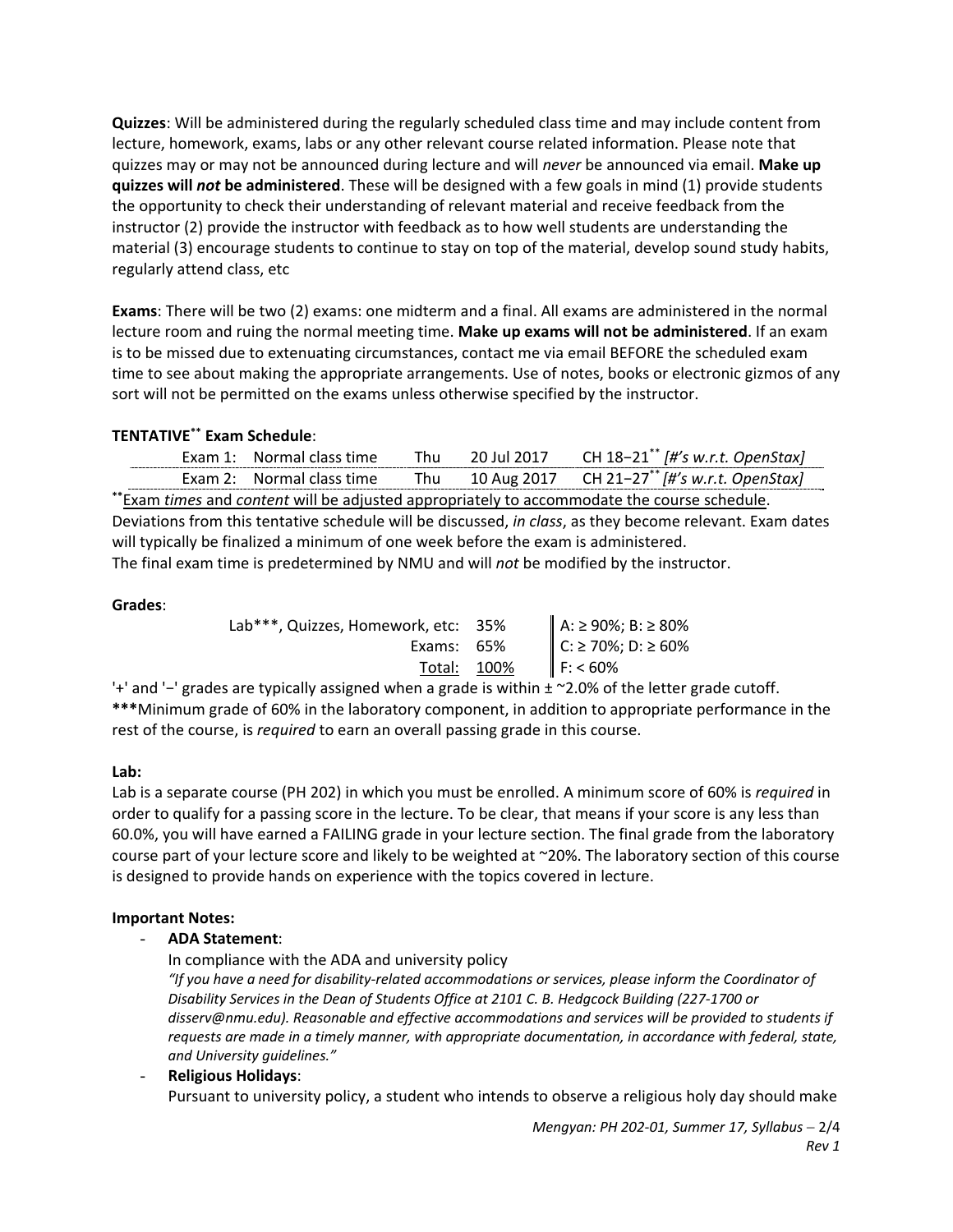that intention known, in writing, to the instructor prior to an absence. A student who is absent from a class, exam or exercise for the observance of a religious holy day shall be allowed to complete an assignment or exam scheduled for that day within a reasonable time around that absence.

- **Academic Integrity**:

Section 2.3.1 of the NMU Student Handbook discusses scholastic dishonesty; all of which will be upheld in all aspects of this course. Academic dishonesty will not be tolerated.

- **Appropriate behavior**:

I expect students to behave in a respectful, considerate and courteous fashion in any activity related to this course (e.g. Lecture, lab, discussion, office hours etc). Rude, disrespectful or disruptive behavior will *never* be tolerated.

### **Final Notes and Suggestions to Succeed**:

- **Course Assistance**: A plethora of options are available to support your success in this course (e.g. Lecture [Dr. Mengyan], lab and discussion via class, office hours, email or special appointment), your textbook, the library, other text books and physics department tutors. Take advantage of the available resources. DO NOT HESTIATE TO ASK QUESTIONS AS THEY ARISE!
- Preparation is the key!
	- o Read your book material before AND after we cover it in class
	- o Take good notes during lecture
	- o Study your notes
	- o Take advantage of available resources (e.g. *actually* attend class, read the book)
	- o If something is unclear during lecture or your own studying, ASK ABOUT IT!
- Homework and supplemental work:
	- o Start your homework assignments as early as possible
	- $\circ$  Read the homework questions when they are available before the related material is presented in class; familiarity with the questions will help you associate the relevant concepts as they are introduced in lecture, lab and while you read the material
	- $\circ$  Give yourself plenty of time to complete the assignments as you will likely need to think carefully about the questions, review the relevant sections of the text or your notes and then work towards a solution
	- o Use a dedicated notebook to *fully* work out homework and supplemental questions
- Studying for any exam should be an ongoing exercise. Structured reviews of material built into your schedule promotes better long‐term retention and higher understanding of the material
- I cannot stress enough: ASK QUESTIONS WHEN YOU HAVE THEM!